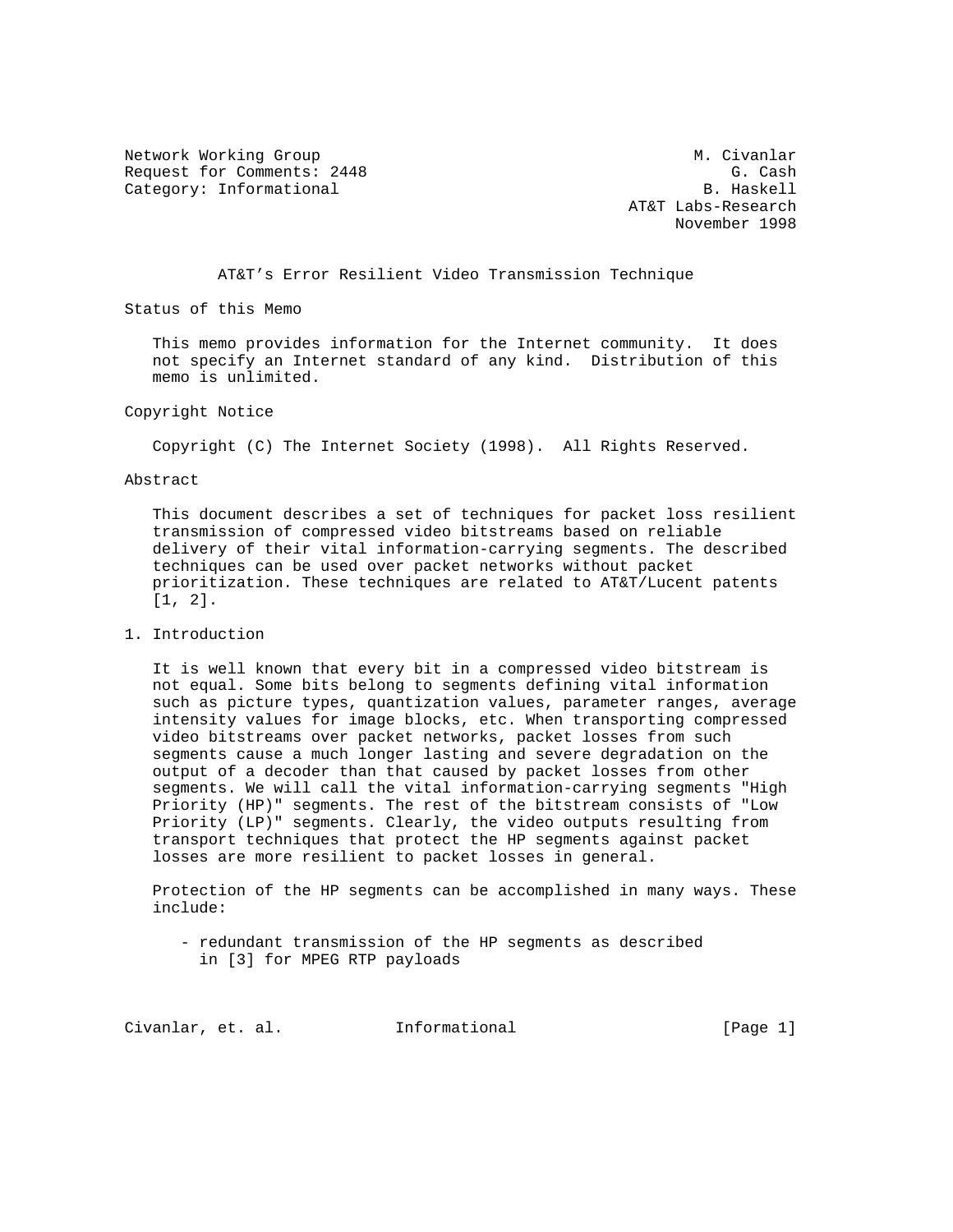- using forward error correction (FEC) techniques
- transmitting HP segments over reserved channels or using differentiated services.

 Both redundant transmission and FEC techniques increase the bandwidth needed to transmit the compressed video bitstream. FEC techniques increase the effectiveness of this additional bandwidth for packet loss protection at the expense of increased processing at the receiver and the transmitter ends and increased overall delay. Using channel reservations or differentiated services based approaches may be the best solutions for protecting the HP segments but, they require network infrastructure changes.

 This document outlines another set of HP segment protection techniques based on AT&T/Lucent patents [1, 2] that can be used for reliable video transmission over packet networks without a built-in prioritization mechanism. These techniques use reliable transport protocols and "out-of-band" delivery approaches. In this context, the term "out-of-band" is used to imply information transmission means other than those used for transmitting the main video stream. The details of these techniques are discussed in the following sections. An implementation of these, as applied to MPEG-2 video transmission over IP networks, is described in [4].

 The IESG/IETF take no position regarding the validity or scope of any intellectual property right or other rights that might be claimed to pertain to the implementation or use of the technology, or the extent to which any license under such rights might or might not be available. See the IETF IPR web page at http://www.ietf.org/ipr.html for any additional information that has been forwarded to the IETF.

2. Identification of the HP segments

 The classification of a part of a video bitstream as an HP segment depends on two factors. The first one is the encoding algorithm used in compressing the video data. It is impossible to segment a compressed video bitstream without knowing the syntax and the semantics of the encoding algorithm. The second factor is the determination of a compromise between the HP segment size and the corresponding loss resilience. As the segment size increases, so does the loss resilience. On the other hand, it may not be feasible to deliver large HP segments reliably.

 As an example, the "data partitioning" method of the MPEG-2 standard [5] defines the syntax and semantics for one particular way of partitioning an MPEG-2 encoded video bitstream into HP and LP segments. In data partitioning, the smallest useful HP segment can be selected to contain only the header information, which is usually

Civanlar, et. al. 1nformational 1999 [Page 2]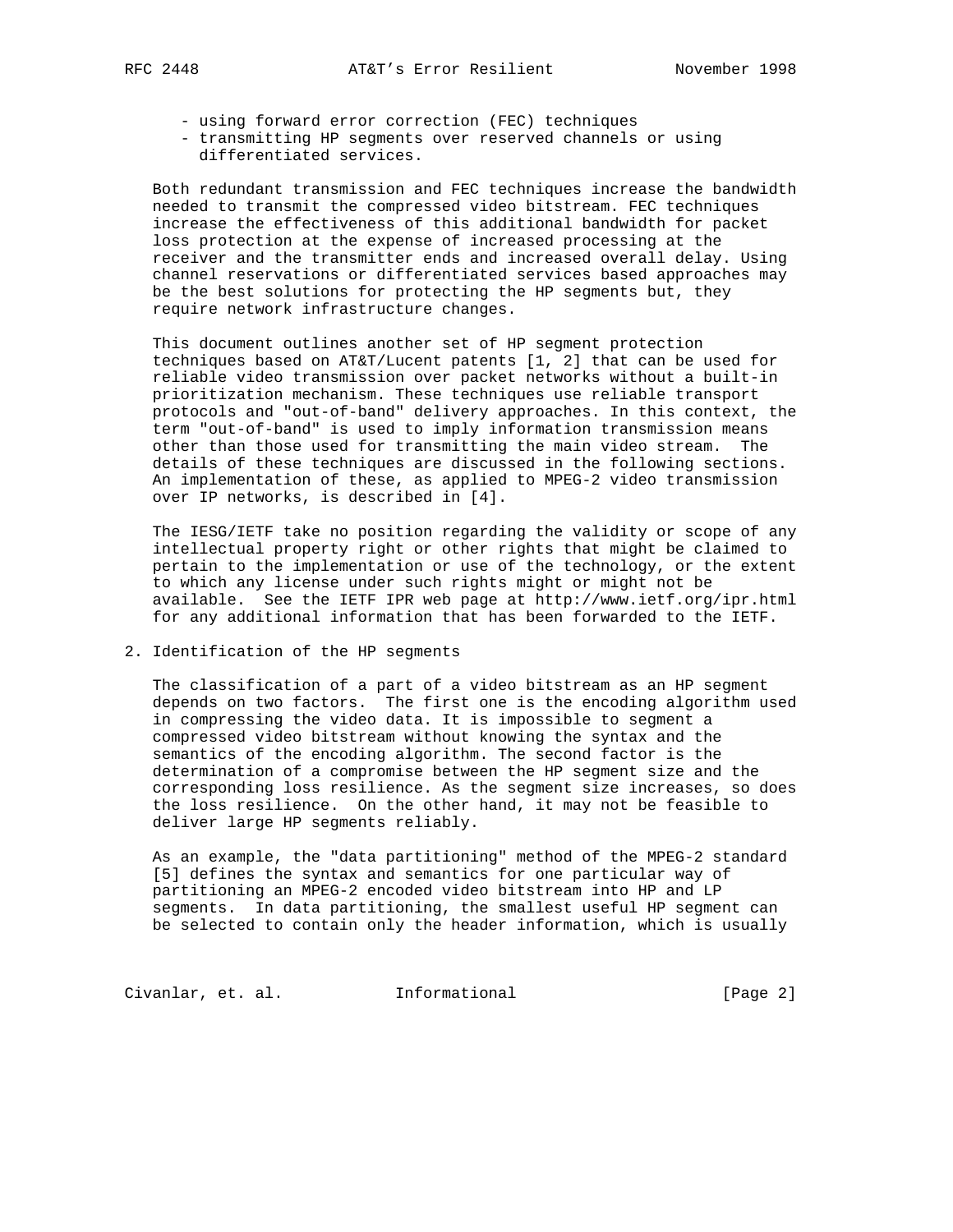less than two percent of the video data. HP segments defined this way contain vital information including picture type, quantization factor, motion vector ranges, etc. without which the rest of the bitstream is not decodable. As an alternative, the DC coefficients (the average values) for each picture macroblock may be included in the HP segment increasing its size to about 40% of the bitstream. This way HP segments can be made to carry somewhat usable video information also; however, their reliable transmission may become a demanding task.

 Since it is not possible to formulate a general technique that can be used for identifying the HP segments in any encoded video bitstream, we will assume that such segments are identified some way prior to the transmission. For example, some encoders can generate HP and LP segments separately, a stored bitstream can be in the partitioned format, etc. Also, consistent with most of the popular coding techniques, we assume that the HP segments (HP1, HP2, ...) are dispersed on the entire bitstream over time as shown in Fig. 1.

 +---+----------------+---+----------------------+---+----- |HP1| LP1 |HP2| LP2 |HP3| ... +---+----------------+---+----------------------+---+----- Figure 1

HP segments dispersed on an encoded video bitstream over time

3. Transmission of HP data using a reliable transport protocol [1]

 In this approach, one or more of the HP segments are transmitted using a reliable transport protocol prior to starting the transmission of the LP segments. For point-to-point applications, TCP, for multipoint applications, an appropriate reliable multicast protocol [6] may be used for transporting the HP segments. The number of HP segments to be sent before starting the transmission of the LP segments depends on the application's tolerance to the start-up delay. Depending on the HP segment size and the path-MTU [7], one or more HP segments can be put in each packet carrying the HP data.

 HP segments can be packetized using RTP with the following definitions for the header fields:

 Payload Type: A distinct payload type number, which may be dynamic, should be assigned to HP segments of each video payload.

M Bit: Set for packets containing HP data for key pictures.

 timestamp: Uses the same format as that of the video payload. Shows the sampling time for the video data following the first HP segment in the packet.

Civanlar, et. al. 1nformational [Page 3]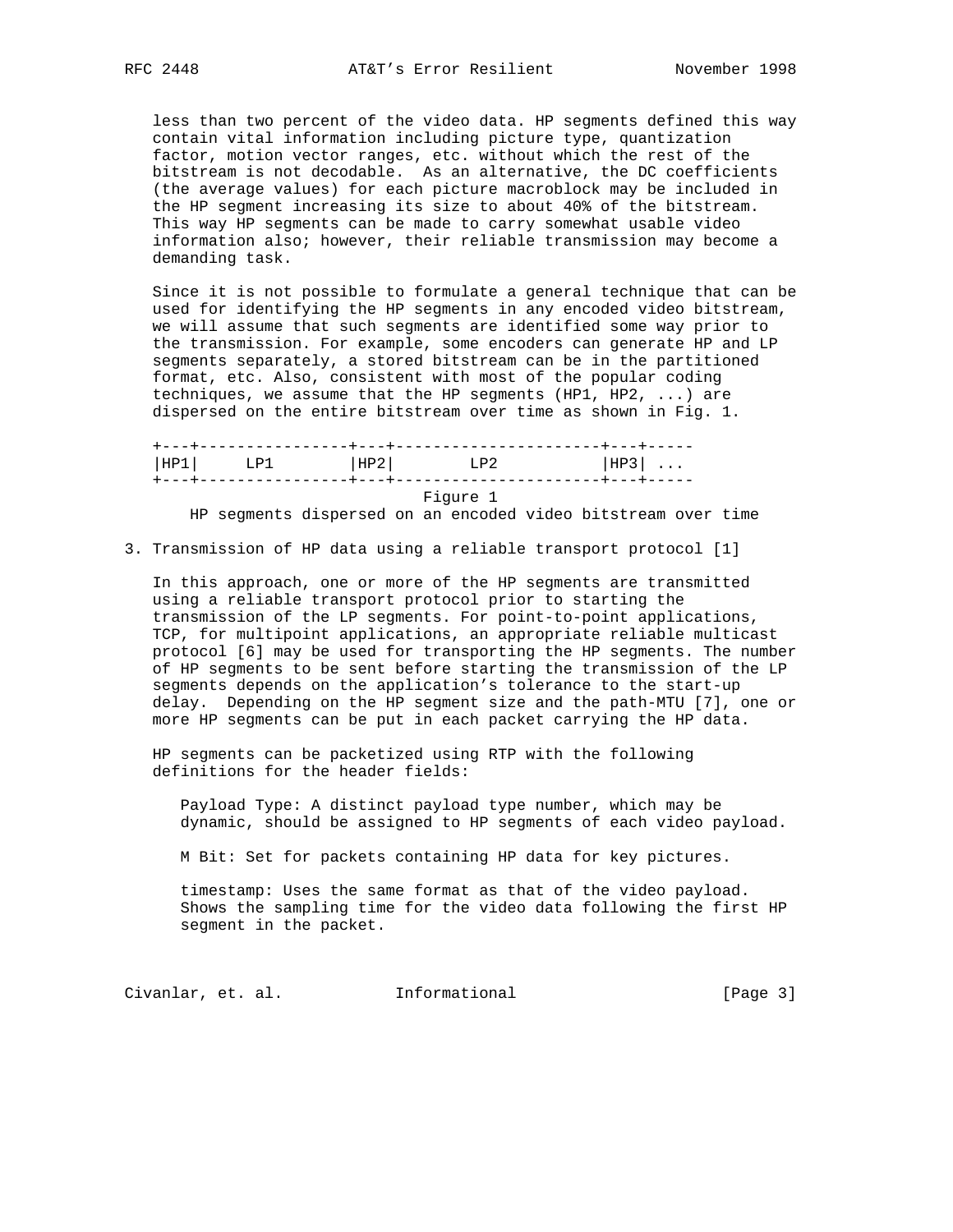The SSRC field may be defined following the rules developed for the transmission of layered media streams in [8]. That is:

 - A single SSRC space is used for the HP segment packets and the main video stream. Only the latter is used for SSRC allocation and conflict resolution. When a source discovers that it has collided, it transmits an RTCP BYE message on only the main video stream.

 - A participant sends sender identification (SDES) on only the main video stream.

 Most HP segments are self-identifying and can be packed without any additional headers. For others, techniques used for packetizing generic payload types may be used or special payload types may be defined.

 It is possible to send the HP data along with the LP data (i.e., the original, unpartitioned bitstream) in addition to sending the HP segments separately. This way, the separately transmitted HP segments are needed only when packet losses occur.

4. Out-of-band transmission of the HP information [2]

 In cases where a certain sequence of HP segments is used periodically for the entire duration of the video bitstream, this sequence may be transmitted once before the start of video transmission using a reliable transport protocol. The receiver can save this information and use it to recover lost HP segments during the main video transmission.

 In this approach, the timestamps are not meaningful for the HP data and they may not be included in the transmitted HP segment sequence. In most cases, the synchronization between the stored HP segments and the LP data stream can be accomplished using the key-frames because the HP data sequence usually cover the video segment between two key-frames (e.g. a group-of-pictures (GOP) in MPEG). If the sequence of HP segments covers a video sequence with more than one key-frame, some indicator, e.g. if available the M-bit may be used to indicate a packet which carries the beginning of LP data that follows the first stored HP segment.

## 5. Security Considerations

 RTP packets transmitted according to the techniques outlined in this document are subject to the security considerations discussed in the RTP specification [9]. This implies that confidentiality of the media streams is achieved by encryption. Because the data compression used is applied end-to-end, encryption may be performed after compression

Civanlar, et. al. 1nformational 1999 [Page 4]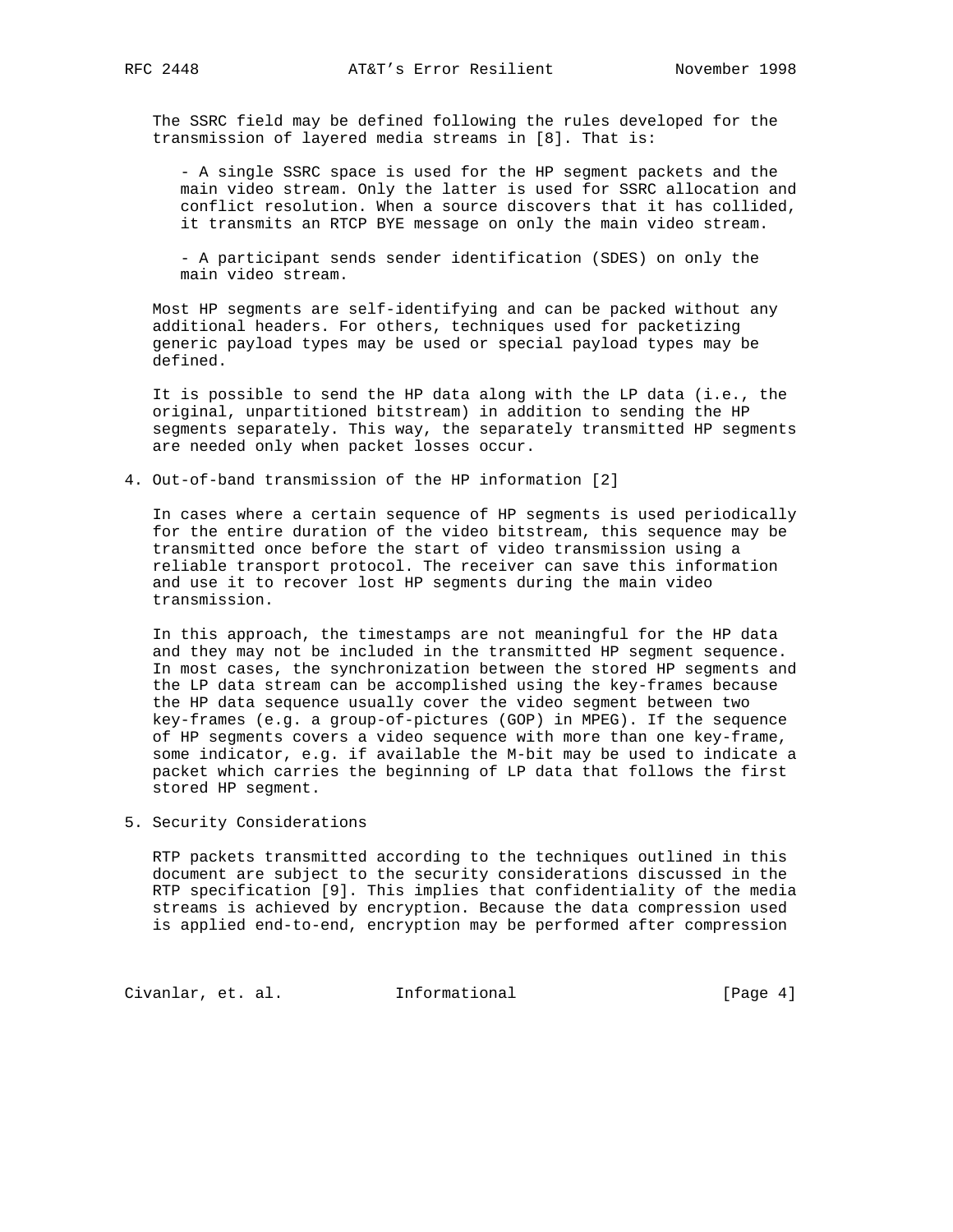so there is no conflict between the two operations. For certain coding techniques and applications, encrypting only the HP segments may provide sufficent confidentiality.

 The described techniques do not introduce any significant additional non-uniformity in the receiver side computational complexity for packet processing to cause a potential denial-of-service threat.

### References

- [1] Glenn L. Cash, Mehmet R. Civanlar, "Method Of And Apparatus For The Transmission Of High And Low Priority Segments Of A Video Bitstream Over Packet Networks," United States Patent Number: 5,481,312, Jan. 2, 1996.
- [2] Glenn L. Cash, Mehmet R. Civanlar, "Video Bitstream Regeneration Using Previously Agreed To High Priority Segments," United States Patent Number: 5,510,844, April 23, 1996.
- [3] Hoffman, D., Fernando, G., Goyal, V. and M. Civanlar, "RTP Payload Format for MPEG1/MPEG2 Video", RFC 2250, April 1997.
- [4] M. R. Civanlar, G. L. Cash, "A practical system for MPEG-2 based video-on-demand over ATM packet networks and the WWW," Signal Processing: Image Communication, no. 8, pp. 221-227, Elsevier, 1996.
- [5] ISO/IEC International Standard 13818; "Generic coding of moving pictures and associated audio information," November 1994.
- [6] Overview of Reliable Multicast Protocols Web Page, URL http://gaia.cs.umass.edu/sigcomm\_mcast/talk1.html.
- [7] Mogul, J. and S. Deering, "Path MTU Discovery", RFC 1191, November 1990.
- [8] M. F. Speer, S. McCanne, "RTP Usage with Layered Multimedia Streams", Work in Progress.
- [9] Schulzrinne, H., Casner, S., Frederick, R. and V. Jacobson, "RTP: A Transport Protocol for Real-Time Applications", RFC 1889, January 1996.

Civanlar, et. al. 1nformational [Page 5]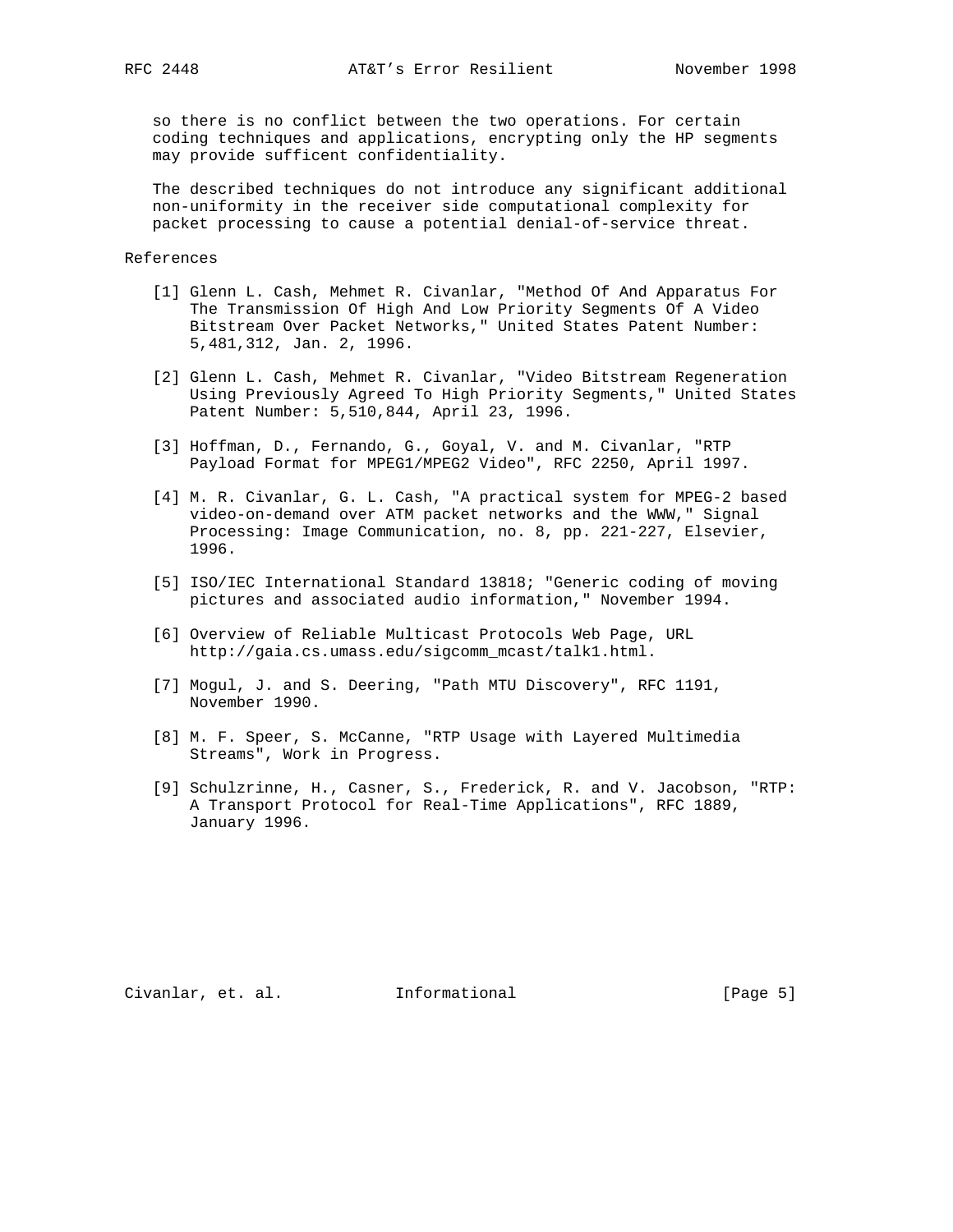Authors' Addresses M. Reha Civanlar AT&T Labs-Research 100 Schultz Drive Red Bank, NJ 07701 USA EMail: civanlar@research.att.com Glenn L. Cash AT&T Labs-Research 100 Schultz Drive Red Bank, NJ 07701 USA EMail: glenn@research.att.com Barry G. Haskell AT&T Labs-Research 100 Schultz Drive Red Bank, NJ 07701 USA EMail: bgh@research.att.com

Civanlar, et. al. 1nformational 1999 [Page 6]